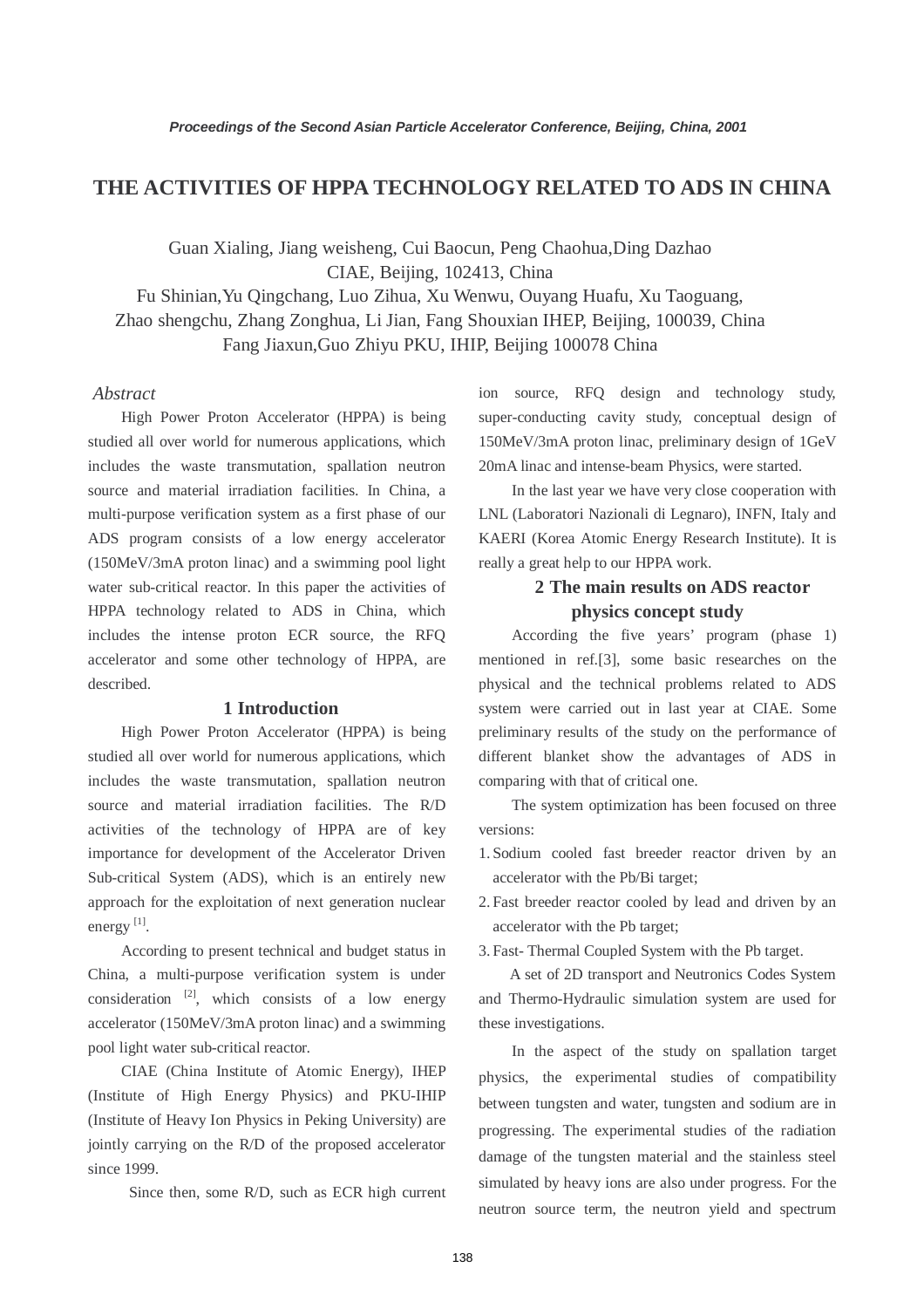from lead and tungsten target (φ200x600) were calculated by SHIELD code CEM CODE and LAHET.

In the aspect of study on neutron data, according the requirement of ADS, the theoretical calculations and evaluations of the complete sets of neutron reaction data for n  $+^{129}$ I,  $^{125}$ Sb and  $^{209}$ Bi have been finished. The researches on  $n + {}^{232}Th$  and  ${}^{244}Cm$  reaction data are in progress. The first phase work of cross-section library of neutron has been accomplished for M-C calculation in MCNP format.

In the aspect of study on reactor physics, the possibility of transmutation nuclear waste in the ADS with dense lattice cell heavy/light water reactor is under investigation. A light water zero-power sub-critical assembly driven by steady external neutron source  $(Cf^{252})$ has been set up. The experiment was started in July of this year. The neutron flux distribution and  $k_{\text{eff}}$  will be measured at this facility.



Fig 1: The ECR proton source in CIAE

# **3 Intense Proton Ion Source**

An electron cyclotron resonance (ECR) ion source is selected for the source of our verification facility system. The structure of ECR source is similar to the one at Chalk River Laboratory in 1993 [4].

2.45 GHz microwave power is adopted. 1kW microwave power is coupled to the plasma chamber by a rectangular-to-ridged wave-guide through a microwave window, which is shown in fig 1.

The plasma chamber is a cylinder 100mm long and 100mm in diameter. An accelerating and decelerating three-electrode extraction structure is adopted. A beam with normalized rms emittance of 0.2  $\pi$ mm mrad is anticipated. The discharging chamber is designed to withstand up to 75kV potential voltage. The measurement result of beam emittance for this ion source with 65mA and 30kev is shown in fig.2.



Fig.2: The measurement result of beam emittance (  $W=30$ keV I=65mA  $\varepsilon$ <sub>(norm. rms)</sub>=0.2 $\pi$ mmmrad)

The performances of the ECR source are listed in the table I. For comparison, the performances of the ECR in some other laboratories are also listed.

In order to optimize the parameters of the ion source, some tests have been performed, for example, various tests of magnetic configurations to increase the discharge efficiency; various tests of microwave window configurations to increase the life time. We modified the diameter of the discharge chamber from the normal type of φ100mm to the compact type of φ30 --50mm, the proton fraction have been changed from 80--85% to 90--95% and the intensity from 100mA/φ7.3mm to  $70mA/\varphi 5mm^{[5]}$ .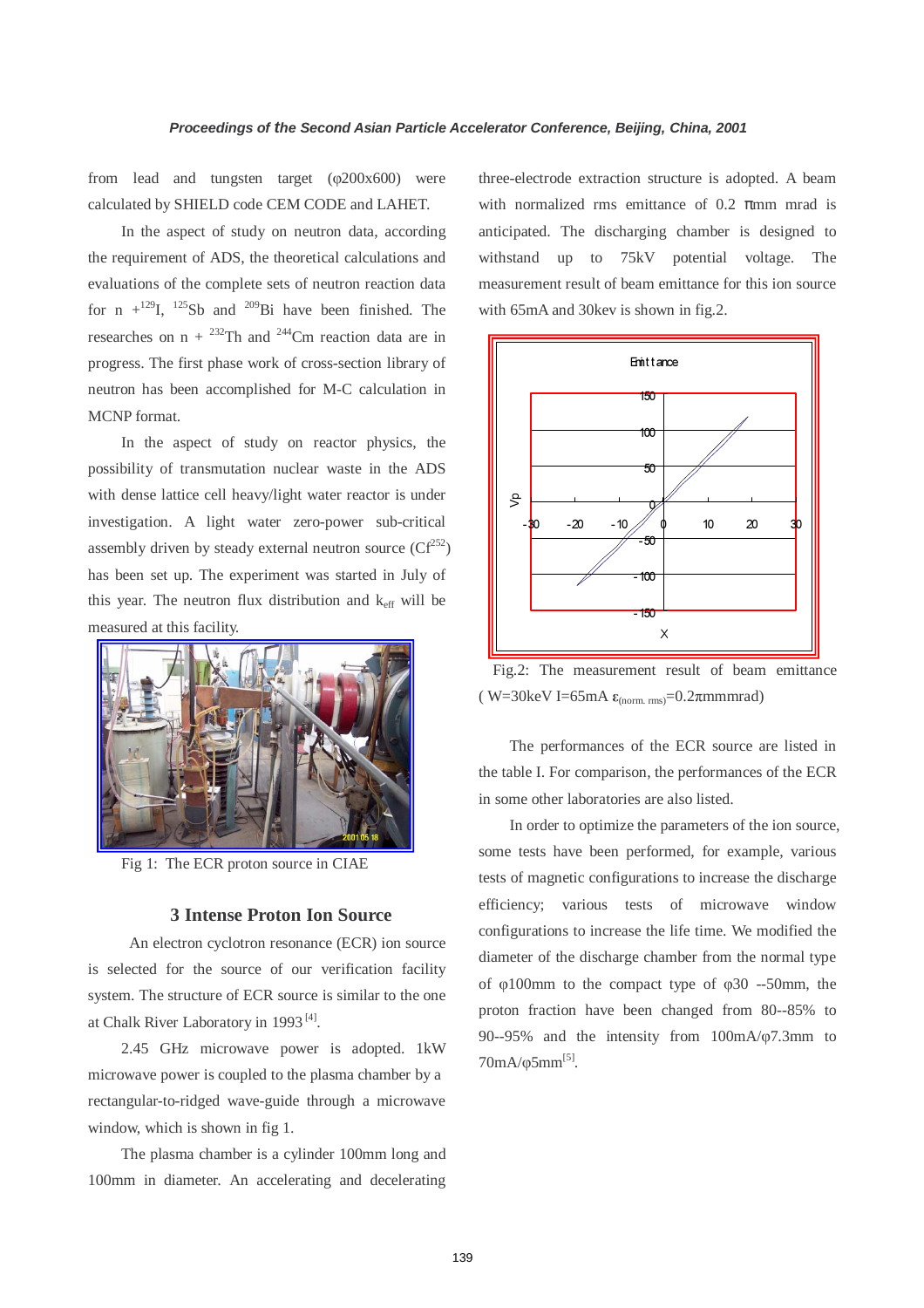| Table 1               |       |                |             |                |  |  |
|-----------------------|-------|----------------|-------------|----------------|--|--|
|                       | Chalk | <b>CEA</b>     | <b>LANL</b> | <b>CIAE</b>    |  |  |
|                       | river |                |             |                |  |  |
| Energy                | 50    | 95             | 50          | 35             |  |  |
| (kev)                 |       |                |             |                |  |  |
| Current               | 90    | 126            | 122         | 100            |  |  |
| (mA)                  |       |                |             |                |  |  |
| Intensity             | 458   | 243            | 336         | 350            |  |  |
| (mA/cm <sup>2</sup> ) |       |                |             |                |  |  |
| Proton                | 90%   | 88%            | 90%         | 90%            |  |  |
| fraction              |       |                |             |                |  |  |
| Gas                   |       | $\mathfrak{D}$ | 3.3         | $\mathfrak{D}$ |  |  |
| (sccm)                |       |                |             |                |  |  |
| ε.                    | 0.2   | 0.11           | 0.2         | $0.2^*$        |  |  |
| mmmrad                |       |                |             |                |  |  |

\* 65mA; 30keV

 In CIAE, various efforts have been made to optimize the reliability. As shown in Fig 3., this kind of source has been running reliably for near 100 hours at 65mA/35kev.



# **4 RFQ Accelerator study**

The high current RFQ working group in IHEP CAS started their researches at the end of last year. The structure of RFQ is a four-vane type and designed to accelerate 50mA peak current of proton beam with input energy of 80kV. The structure was divided in four sections, the radial matching section (RMS), the shaper (SH), the gentle bunch (GB) and the accelerating section. The RFQ is 8.3 times longer than the RF wavelength. The longer the RFQ, the less stable is against perturbations. In order to overcome this problem, the resonant coupling concept is applied as that of LANL. The RFQ is longitudinally divided in three pieces separated by a coupling cell where electrodes belonging to two different RFQ pieces are facing one each other. The parameters of our RFQ was shown in table 2.

| Table 2                   |                   |  |  |
|---------------------------|-------------------|--|--|
| Structure                 | 4 vanes           |  |  |
| Particle                  | Proton            |  |  |
| <b>Input Energy</b>       | 80keV             |  |  |
| <b>Output Energy</b>      | 5.0MeV            |  |  |
| Peak Current              | 50 <sub>m</sub> A |  |  |
| Duty Factor               | 6%                |  |  |
| Frequency                 | 352MHz            |  |  |
| Total length              | $7.13 \text{ m}$  |  |  |
| Resonant coupling section | $\mathcal{R}$     |  |  |

 A beam dynamics study of a 7.13 m long 352 MHz RFQ has been studied using the code of PARMTEQM, VANES and. LIDOS.RFQ $^{[6]}$  In fig. 4, it is shown that the main parameters of the RFQ calculated by the PARMTEOM<sup>[7]</sup>.



Fig. 4: main parameters of the RFQ

 The envelop of a beam with 50mA past through the channel has been got by using the code of Lidos.rfq in IHEP. The transmission for a 50mA beam current and 50,000 macro-particles is 97.6% (Lidos.frq result). It is under progress using computer simulation codes for calculating radio-frequency electromagnetic fields in either 2-D coordinates (SUPERFISH) for the main region of the RFQ and 3-D coordinates (MAFIA) for the end regions and coupling regions<sup>[8]</sup>.

 The thermal and structure analysis was studied with the ANSYS code in CIAE. Different cooling distributions of design results were shown in Fig. 5(a and b).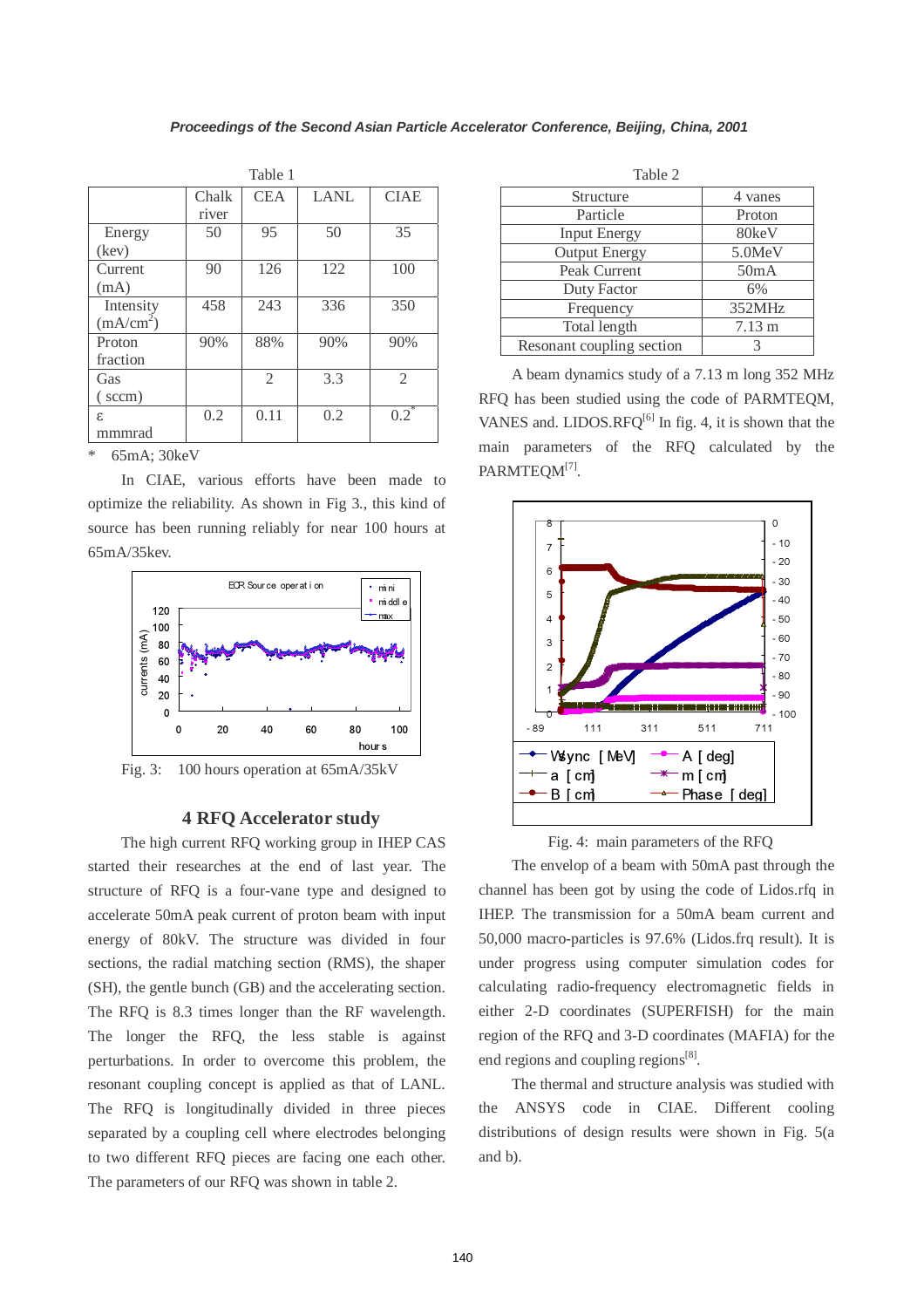

Fig. 5(a): Thermal and structure analysis for five cooling



Fig. 5(b): Thermal and structure analysis for four cooling pipes

The fabrication of the RFQ copper model will be performed in a company of Shanghai, China. At first, some tests for development the mechanical technology coolant hole through the 1.2meter RFQ cavity with 12mm in diameter; the precision machining of the vane electrodes on the numerical controlled mill.

 In next two years, our time schedule for RFQ fabrication is:

- to complete the test of technology sample (300 mm long) by the end of 2001;
- to finish the mechanical design draw for one sections by the end of first quarter of next year;
- to building one section ( $\sim$ 1.2meter) of a prototype with OFEC at the end of 2002.
- At the middle of next year, we will have a semi-manufactured section for the cold test.

During the study progress of RFQ, CERN is very kind to loan us a key part of RF power supply, a set of Klystron with 352.2 MHz/1.3MW CW power. The TRASCO team of LNL, INFN, Italy<sup>[9,10]</sup> and the KOMAC team of KAERI, Korea<sup>[11]</sup> also give us a lot of help.

### **5 Conceptual design of DTL and CCL part**

After RFQ section, a 352MHz DTL accelerates the beam from 5MeV to 86.7MeV, which consists of six tanks. The DTL is a conventional Alvarez type with stabilization by post couplers. The DTL main parameters is an initial non-optimized design  $[12]$ . The DTL linac will be divided into six tanks, which has 30,42,30,26,23 and 21 cells respectively. The length of tank is near 7meters

| Table 3                        |                  |                  |                  |                  |                  |                  |  |  |
|--------------------------------|------------------|------------------|------------------|------------------|------------------|------------------|--|--|
| Parameters                     | CCL <sub>1</sub> | CCL <sub>2</sub> | CCL <sub>3</sub> | CCI <sub>A</sub> | CCL <sub>5</sub> | CCL <sub>6</sub> |  |  |
| Output energy $($ MeV $)$      | 96.1             | 107.2            | 118.9            | 131.1            | 143.9            | 157.2            |  |  |
| Tank length $(m)$              | 6.84             | 7.16             | 7.50             | 7.82             | 8.12             | 8.44             |  |  |
| Cavity number                  | 6                | 6                | 6                | 6                | 6                | 6                |  |  |
| Cell number/cavity             | 8                | 8                | 8                | 8                | 8                | 8                |  |  |
| Bore diameter $\ell$ cm $\ell$ | 3                | 3                | 3                | 3                | 3                | 3                |  |  |
| Accel. gradient $E_0T$ (MV/m)  | 2.42.7           | 2.9              | 2.9              | 2.9              | 2.9              | 2.9              |  |  |
| Sychro. phase (deg)            | $-30$            | $-30$            | $-30$            | $-30$            | - 30             | $-30$            |  |  |
| Quadrupole gradient $( T/m )$  | $~1$ - 32        | ~27              | $~1$ 26          | ~24              | ~22              | $~1$ - 20        |  |  |
| Quadrpole length (cm)          | 8                | 8                | 8                | 8                | 8                | 8                |  |  |
| Cavity power (MW)              | 0.9              | 1.09             | 1.14             | 1.15             | 1.16             | 1.17             |  |  |
| MW<br>Beam power (             | 0.47             | 0.55             | 0.58             | 0.61             | 0.64             | 0.67             |  |  |

have to be done, for example, the brazing technology for assembling four vanes together with required mechanical tolerance, the characteristics of melting filler, the structure surface and the vacuum leak; the drilling of the for each one. The post couplers are the one third of cell numbers minus one for the first tank; half of cell numbers minus one for second and third tanks; the numbers of cell minus one for other tanks. Their output